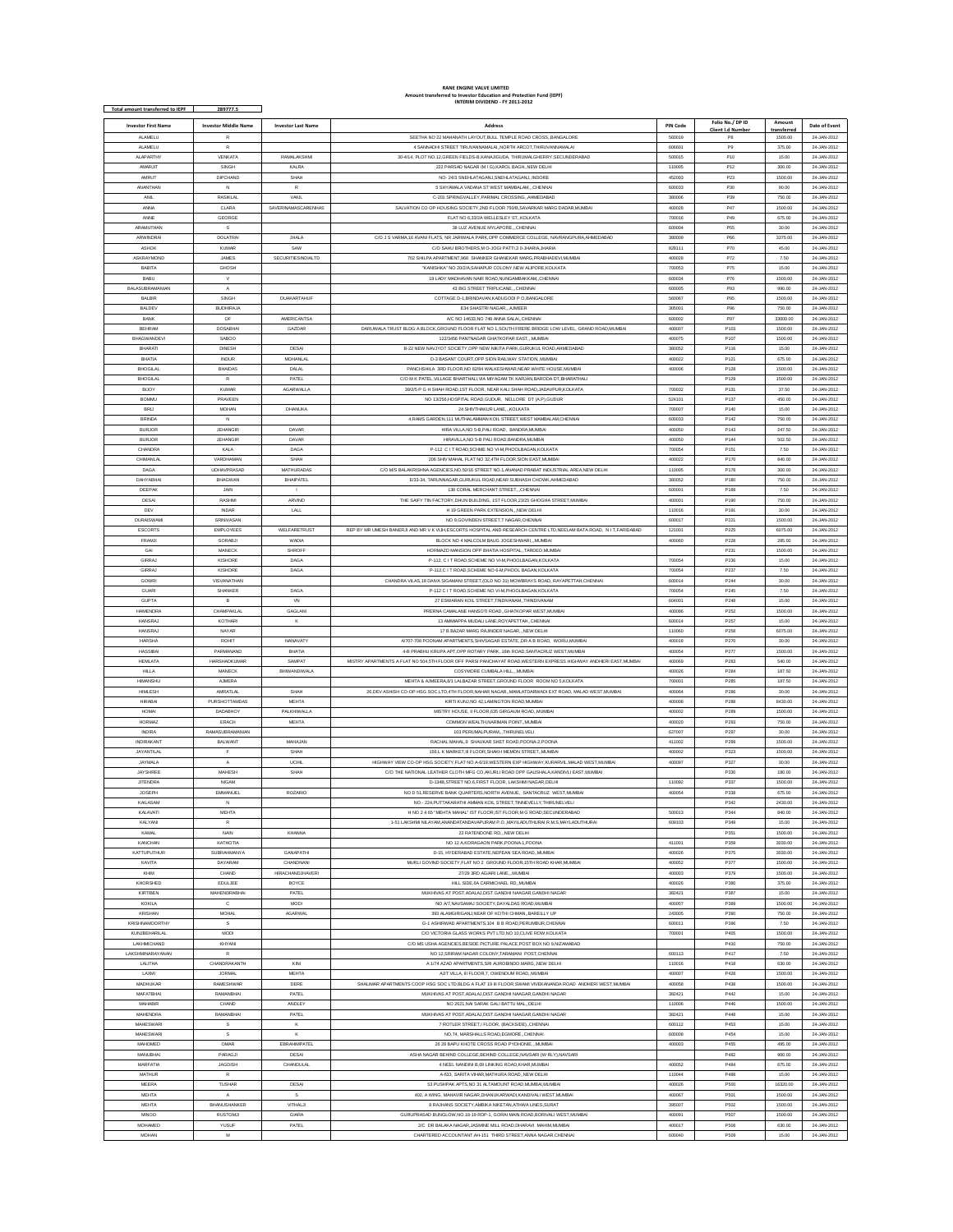| <b>Investor First Name</b>        | <b>Investor Middle Name</b> | <b>Investor Last Name</b>      | Address                                                                                                                                                             | <b>PIN Code</b>  | Folio No./ DP ID<br>Client I.d Numbe | Amount<br>transferred | Date of Event              |
|-----------------------------------|-----------------------------|--------------------------------|---------------------------------------------------------------------------------------------------------------------------------------------------------------------|------------------|--------------------------------------|-----------------------|----------------------------|
| MOHANLAI                          | M                           | VALAND                         | BHAJAN AL'S BUNGALOW DALILAT NAGAR ROAD NO 7 BORIVI LEAST MUMBA                                                                                                     | 400066           | P511                                 | 1515.00               | 24-JAN-2012                |
| MOHANI AI<br>MOHOMED              | <b>TULSIDAS</b><br>ALI      | BHATIA<br>MEHERALI             | C/O ASHOK RAM PATEL, VILLAGE SAVROLI, POST KHALAPUR, KHALAPUR TALUK MAHARASHTRA DIST<br>299 KHATTRI BUILDING, ROOM NO 15, AGRA ROAD, KURLA, MUMBA                   | 410203<br>400070 | P512<br>P515                         | 30.00<br>1500.00      | 24-JAN-2012<br>24-JAN-2012 |
| MOOL                              | CHAND                       |                                | HOUSE NO 1363, SECTOR NO 14, FARIDABAD, HARIYANA, FARIDABAD                                                                                                         | 121007           | P516                                 | 3030.00               | 24-JAN-2012                |
| <b>MUIZUDDIN</b>                  | <b>MUNSHI</b>               |                                | I A C OF INCOMETAX, C/O A H SAIYED, C/312 ANDHERI JUMBODHAR-, SHAN CO-OP HSG SOCIETY LTD, ANDHERI EAST, MUMBAI                                                      | 400069           | P517                                 | 1500.00               | 24-JAN-2012                |
| MUTHUKUMAR/                       | PILLAI                      | $\mathbb S$                    | 40 LALKHAN STREET, CHIDAMBARAM,                                                                                                                                     | 608001           | P526                                 | 247.50                | 24-JAN-2012                |
| MYSORE<br>NAGAPPAN                | GOPALA<br>A                 | SHANTHKUMAR                    | C/O MR M L GOPALA SETTY, BLOCK NO 2, I FLR BANK OF INDIA, BUILDING KEMPEGOWDA ROAD, BANGALORE<br>VR S RM HOUSE ATHANGUDIRAMNAD DT.ATHANGUDI                         | 560009<br>623101 | P527<br>P528                         | 1005.00<br>3000.00    | 24-JAN-2012<br>24-JAN-2012 |
| NALIN                             | BANSILAL                    | SHAH                           | 108 KUSUM VILLA, SWAMI VIVEKANAND ROAD, KHAR, MUMBA                                                                                                                 | 400052           | P534                                 | 1005.00               | 24-JAN-2012                |
| NALINI                            | s                           | PAREKH                         | 5 MILAN, 87 TARDEO ROAD,,,MUMBAI                                                                                                                                    | 400034           | P537                                 | 375.00                | 24-JAN-2012                |
| NATARAJAN                         | s                           |                                | FLAT NO 8. VIBHAV NIVAS.31/32 VENKATRAMAN ST.T NAGAR.CHENNAI                                                                                                        | 600017           | P552                                 | 75.00                 | 24-JAN-2012                |
| NATESAN<br>NITIN                  | SUBRAMANIAN<br>AGARWAL      |                                | C/O ASSOCN OF INDIAN ENGG INDUSTRY (SR), SURIYA MANSION, 625 ANNA SALAI, CHENNAI<br>M/S RAMESH CHANDRA NITIN AGARWAL., SARRAF, CHARAI NEEM KI, BARA BAZAR, BAREILLY | 600006<br>243003 | P554<br>P581                         | 1500.00<br>15.00      | 24-JAN-2012<br>24-JAN-2012 |
| OM                                | PRAKASH                     | <b>SUNEJA</b>                  | 19 EVERGREEN INDUSTRIAL ESTATE.SHAKTI MILL LANE.MAHALAXMLMUMBA                                                                                                      | 400011           | P585                                 | 1500.00               | 24-JAN-2012                |
| <b>PANKAI</b>                     | CHHOTALAI                   | PATEL                          | AT CHENPUR, GUJARAT, POST JAGAIPUR, TA DASKORI, AHMEDABAD DT, JAGAIPUR                                                                                              | 382470           | P593                                 | 45.00                 | 24-JAN-2012                |
| PARAG                             | <b>SURENDRA</b>             | MANIAR                         | NO 23 DHARM PREM BUILDING, 2 ND FLOOR, NEHRU ROAD, VILEPARLE EAST, MUMBAI                                                                                           | 400057           | P594                                 | 1500.00               | 24-JAN-2012                |
| PARAMASIVAM<br>PARBATI            | $\mathbf{A}$<br>DEVI        | MC<br><b>GANERIVALA</b>        | NO 21. SATTAYAPPAR SOUTH STREET NAGAPATTINAM<br>44 KAILASH BOSE STREET, KOLKATA                                                                                     | 611001<br>700006 | P595<br>P597                         | 1500.00<br>1500.00    | 24-JAN-2012<br>24-JAN-2012 |
| PAWAN                             | <b>KUMAR</b>                |                                | 55 NORTH BAZZAR, PATTABIRAM, CHENNA                                                                                                                                 | 600072           | P605                                 | 15.00                 | 24-JAN-2012                |
| PAYAL                             | MODI                        |                                | 457 NEW ALIPORE BLOCK-K. 1ST FLOOR. KOLKATA                                                                                                                         | 700053           | P609                                 | 15.00                 | 24-JAN-2012                |
| <b>DRABLILIDAS</b>                | M.ILI                       | <b>JHAVER</b>                  | NEW SAURASHTRA CO OP HSG SOCY LTD, PLOT NO 27, BLOCK NO 21, II FLOOR, J V P D SCHEME, GULMOHAR ROAD, MUMBAI                                                         | 400049           | P619                                 | 1500.00               | 24-1AN-2012                |
| PRACHI<br>PRADEEP                 | PARIKH<br>LODHA             |                                | NO 2/117,M I G FLATS, KARELIBAG, BARODA<br>NO 17-A MADHUBAN APTS.60-61 WORLI HILL ROAD.MUMBAI                                                                       | 390018<br>400018 | P620<br>P622                         | 675.00<br>2250.00     | 24-JAN-2012<br>24-JAN-2012 |
| PRAMILA                           | AGRAWA                      |                                | 40 LOWTHER ROAD, GEORGE TOWN, ALLAHABAD                                                                                                                             | 211002           | P631                                 | 750.00                | 24-JAN-2012                |
| PRASUNAMBA                        | REDDY                       |                                | C/O UMESH KUMAR SARAOGI, HANMAN CHOWK,, SATNA                                                                                                                       | 485001           | P635                                 | 750.00                | 24-JAN-2012                |
| PRATHAF                           | CHIRUMAMILLA                | <b>NRM</b>                     | H.NO.21-10-712, SRI NAGAR, 3RD LANE, VIJAYAWAD/                                                                                                                     | 520011           | P637                                 | 1500.00               | 24-JAN-2012                |
| PRAVINCHANDRA<br>PREMLATA         | VANECHAND<br>MOD            | SANGHAVI                       | BHAVESWAR NAGAR M G ROAD, , MUMBA<br>457 NEW ALIPORE, BLOCK K, IST FLOOR, KOLKAT,                                                                                   | 400077<br>700053 | P640<br>P648                         | 165.00<br>15.00       | 24-JAN-2012<br>24-JAN-2012 |
| PRIYA                             | MACHENDRANATH               |                                | NO 45 HURIYOPET,B V K IYENGAR ROAD CROSS, BANGALORE                                                                                                                 | 560053           | P651                                 | 30.00                 | 24-JAN-2012                |
| RAAMDEO                           | <b>AGRAWAL</b>              |                                | 401-B, NATWAR CHAMBERS, 94 NAGINDAS MASTER ROAD, FORT, MUMBAI                                                                                                       | 400023           | P661                                 | 255.00                | 24-JAN-2012                |
| RABABBA                           | <b>IBRAHIM</b>              |                                | CHAPEL LANE AL HASANAT, 3RD FLOOR ROOM NO 4, SANTACRUZ WEST, MUMBA                                                                                                  | 400054           | P662                                 | 1500.00               | 24-JAN-2012                |
| RADHAKRISHNAN<br><b>RAGHUNATH</b> | $\mathsf{R}$<br>NARAYAN     | VALHANKAR                      | NO 44 RUKMANI STREET, WEST MAMBALALAM, CHENNA<br>OVELEKARS CHAWL ROOM NO 8,LADY HARDINGE ROAD, MAHIM, MUMBAI                                                        | 600033<br>400016 | P665<br>P673                         | 7.50<br>1500.00       | 24-JAN-2012<br>24-JAN-2012 |
| RAJAKRISHNA                       | M                           | R                              | 38 VIJAYARAGHAVA ROAD,T NAGAR,,CHENNA                                                                                                                               | 600017           | P679                                 | 20250.00              | 24-JAN-2012                |
| RAJAM                             | <b>GOPALAN</b>              |                                | C/O DR SARALA GOPALAN, H S Q - 6, P G I CAMPUS, CHANDIGARH                                                                                                          | 160012           | P684                                 | 1500.00               | 24-JAN-2012                |
| RAJAM                             | VAIDYANATHAN                |                                | NO 162-B ELDAMS ROAD ALWARPET. CHENNAL                                                                                                                              | 600018           | P685                                 | 30.00                 | 24-JAN-2012                |
| RAJENDR/                          | SINGH<br>M                  | LODHA                          | 8 NATIONAL TOWERS, 13 LOUDON STREET, KOLKATA                                                                                                                        | 700017           | P688                                 | 90.00                 | 24-JAN-2012                |
| RAJESWAR<br>RAMA                  | <b>GAHALOT</b>              |                                | C/O MR MOHAN KUMAR, AH-151 THIRD STREET, ANNA NAGAR, CHENNAI<br>C/O BHATI THREAD COMPANY.NO 76 KHENGRA PUTTY KOLKATA                                                | 600040<br>700007 | P694<br>P705                         | 15.00<br>15.00        | 24-JAN-2012<br>24-JAN-2012 |
| RAMADHASS                         | A                           | V                              | A L AVANTHIPURAM, SWAMIMALAI POST, KUMBAKONAM RMS, TANJORE                                                                                                          | 612302           | P709                                 | 150.00                | 24-JAN-2012                |
| RAMAKRISHNA                       | <b>COWSIN</b>               |                                | 533.10TH MAIN V BLOCKBANGALORE                                                                                                                                      | 560041           | P710                                 | 3030.00               | 24-JAN-2012                |
| RAMAKRISHNAN<br>RAMANATHAN        | $\mathbf{C}$                | н                              | 1 BALAJINAGAR FIRST STREETCHENNAL                                                                                                                                   | 600014<br>500004 | P711<br>P714                         | 502.50                | 24-JAN-2012                |
| RAMCHANDRAN                       | ANANDARAMAN                 |                                | C/O STATE BANK OF MYSORE, BASAVANGUDI BRANCH, BASAVANGUDI, BANGALORE<br>C/O SUNDAR IYER,903 STOCK EXCHANGE TOWERS, DALAL ST, MUMBA                                  | 400023           | P719                                 | 1500.00<br>750.00     | 24-JAN-2012<br>24-JAN-2012 |
| RAMESH                            | <b>BACHUBHA</b>             | PATEL                          | C-27 SARDHRKUNJ SOCIETY.SHAHPUR.BYCENTER.AHMEDABAD                                                                                                                  | 380001           | P721                                 | 7.50                  | 24-JAN-2012                |
| RAMESH                            | KUMAR                       |                                | 1 KRISHNA IYER STREET.3RD FLOOR.SOWCARPET.CHENNA                                                                                                                    | 600079           | P723                                 | 7.50                  | 24-1AN-2012                |
| RAMESH                            | MODI                        |                                | 15-4-89 GOLIGUDA, CHAMAN, HYDERABAD                                                                                                                                 | 500012           | P726                                 | 15.00                 | 24-JAN-2012                |
| RANJANBEN<br>REKHA                | $\mathbb R$<br>$\mathbb{R}$ | SHAH                           | NO 42, LAXMI NIVAS,M G ROAD,MULAND WEST.MUMBAI<br>NO 9 ARASAMARAM STREET,AMBUR                                                                                      | 400080<br>635802 | P737<br>P744                         | 375.00<br>15.00       | 24-JAN-2012<br>24-JAN-2012 |
| RETI                              | <b>BURJORJI</b>             | <b>DORABJ</b>                  | NEW NO.70 / OLD NO.46, ARATHOON ROAD, ROYAPURAM, CHENNAL                                                                                                            | 600013           | P746                                 | 1500.00               | 24-JAN-2012                |
| <b>RODA</b>                       | <b>RUS</b>                  | <b>JASSAWALLA</b>              | NO 29.PALI ROAD.BANDRA.MUMBA                                                                                                                                        | 400050           | P750                                 | 1125.00               | 24-JAN-2012                |
| SADANAND<br>SAKUNTALA             | $\mathbf{K}$<br>DEVI        | SHINDE<br><b>RJAJODI</b>       | VIKHROLI PARK SITE ROAD NO 6,SHOP NO 14 NEAR JAIN MANDIR, GHATKOPAR WEST, MUMBAI<br>203 SATYANARAYAN BHAWAN, DR R G THADANI MARG, WORLI SEA FACE, MUMBA             | 400086<br>400018 | P761<br>P765                         | 3000.00<br>15.00      | 24-JAN-2012<br>24-JAN-2012 |
| SALVEY                            | GAJANAN                     | SADASHIN                       | SHARDASHRAM I BLOCK NO 2.BHAVANI SHANKAR ROAD. MUMBAI                                                                                                               | 400048           | P769                                 | 1500.00               | 24-JAN-2012                |
| SANJAY                            | DAGA                        |                                | P-112 C I T ROAD, SCHEME NO VI-M, PHOOLBAGAN, KOLKATA                                                                                                               | 700054           | P776                                 | 7.50                  | 24-JAN-2012                |
| SANJIV                            | RATHI                       |                                | C/O SANJIV RATHI & ASSOCIATES,43 ASHIRWAD TOWER,G B ROAD, M P,RAIPUR                                                                                                | 492004           | P778                                 | 15.00                 | 24-JAN-2012                |
| SARDARSINGH<br>SARLA              | RATHORE                     | <b>BHART</b>                   | 16 BINDU PLOT 139 GARODIANAGAR EAST, GHATKOPAR EAST, MUMBA                                                                                                          | 400077<br>160039 | P792                                 | 1500.00               | 24-JAN-2012<br>24-JAN-2012 |
| SARLA                             | <b>AZAD</b><br><b>AZAD</b>  | BHART                          | 3127 B SECTOR D., CHANDIGARI<br>3127-B SECTOR-39D, CHANDIGARI                                                                                                       | 160039           | P793<br>P794                         | 22.50<br>7.50         | 24-JAN-2012                |
| <b>SESHADR</b>                    | R                           |                                | 33-D, IV MAIN ROAD, RAJAH ANNAMALAIPURAM, CHENNAI                                                                                                                   | 600028           | P811                                 | 375.00                | 24-JAN-2012                |
| SHAH                              | <b>JAGDIP</b>               | <b>BHALCHANDRA</b>             | NO 8 HAVELI APARTMENTS, RAM LANE, GULBAI TEKRA, PANCHVATI, AHMEDABAD                                                                                                | 380006           | P818                                 | 30.00                 | 24-JAN-2012                |
| SHAHI                             | $\mathbb{R}$                | K                              | 154 DESHBANDHU APPTS., KALKAJI, NEW DELH                                                                                                                            | 110019           | P820                                 | 15.00                 | 24-JAN-2012                |
| SHALWI<br>SHAMRAO                 | MODI<br>RAGHUNATH           | MHATRE                         | 457 NEW ALIPORE ROAD, BLOCK-K 1ST FLOOR, KOLKATA<br>HIMACHAL HOUSE.239 ANNI BESANT ROAD.WORLI.MUMBA                                                                 | 700053<br>400018 | P822<br>P826                         | 15.00<br>1680.00      | 24-JAN-2012<br>24-JAN-2012 |
| SHANMUKHA                         |                             | R                              | 1495, LANE # 14, STREET # 13, NAGARJUNA NAGAR, TARNAKA, HYDERABAD                                                                                                   | 500017           | P828                                 | 15.00                 | 24-JAN-2012                |
| SHANTA                            | <b>CHANDHOP</b>             |                                | 31, PARK AREA, KAROL BAGH, NEW DELHI                                                                                                                                | 110005           | P830                                 | 1500.00               | 24-JAN-2012                |
| SHETH                             | ANUP                        | CHHOTALAL                      | 204 SHIVAJI PARK 2ND FLOOR  MUMBA                                                                                                                                   | 400016           | P849                                 | 300.00                | 24-JAN-2012                |
| SHIV/<br>SHOBHA                   | <b>SWAM</b><br>DEVI         | <b>MOHATA</b>                  | C/O CANARA BANK, MISSION ROAD, S R NAGAR, BANGALORE<br>C/O MR B N JHAWAR,3 RAJA GOPENDRA STREET,2ND FLOOR,KOLKATA                                                   | 560027<br>700005 | P857                                 | 375.00<br>1500.00     | 24-JAN-2012<br>24-JAN-2012 |
| <b>SITARAM</b>                    | s                           | DEORA                          | ANAND BHUVAN A ROAD CHURCHGATE FLAT NO 20. MUMBAL                                                                                                                   | 400020           | P866                                 | 1005.00               | 24-JAN-2012                |
| SIVALING ANATHAN                  | R                           |                                | 9-A SALNAGAR ANNEXE KOYAMBEDU CHENNAL                                                                                                                               | 600111           | PARR                                 | 225.00                | 24-14N-2012                |
| SOUTH<br>SREELALITHA              | INDIA<br>$\mathbf{J}$       | <b>INVESTFINANCIALCONSYLTD</b> | DEVI KRIPA,275-B R K MUTT ROAD,LUZ MYLAPORE,CHENNAI<br>NEW NO.87 (OLD NO.42).G N CHETTY ROAD.T.NAGAR.CHENNAL                                                        | 600004<br>600017 | P875<br>P876                         | 75.00<br>1500.00      | 24-JAN-2012<br>24-JAN-2012 |
| SRIDHAR                           | $_{\rm c}$                  |                                | NO.9 SHANKAR VIHAR, 17 TH ROAD, CHEMBUR, MUMBAI                                                                                                                     | 400071           | P877                                 | 2880.00               | 24-JAN-2012                |
| SRIDHARAN                         | $\mathsf D$                 | $\mathbf{v}$                   | MUTTUKADU VILLAGE, VHINGLEPET DT, COVELONG                                                                                                                          | 603112           | P879                                 | 75.00                 | 24-JAN-2012                |
| SRIMATHI                          | $\mathbf{K}$                | $\mathsf{R}$                   | G-3. IHFD FLATS VINAYAKA APPARTMENTS.DR AMBEDKAR NAGAR. VENKITAPURAM.COIMBATORE                                                                                     | 641025           | P883                                 | 750.00                | 24-JAN-2012                |
| <b>SUBHASH</b><br>SUDARSHAN       | MODI<br>RATHI               |                                | 457 NEW ALIPORE BLOCK-K .1 ST FLOOR KOLKAT/<br>SUNRISE SPARES COMPANY PVT LTD,5/1 CLIVE ROW,I ST FLOOR, SUIT NO 28/4, KOLKATA                                       | 700053<br>700001 | PR94<br>P900                         | 15.00<br>15.00        | 24-14N-2012<br>24-JAN-2012 |
| <b>SUDHA</b>                      | $\mathbf{J}$                | <b>BARASIA</b>                 | 428 KALBADEVI ROAD.II FLOORMUMBAI                                                                                                                                   | 400002           | P903                                 | 150.00                | 24-JAN-2012                |
| SUDHIR                            | MODI                        |                                | 85/1, BALLYGUNG PLACE.IST FLOORKOLKATA                                                                                                                              | 700010           | P908                                 | 15.00                 | 24-JAN-2012                |
| SUJIT                             | RANJAN                      | MAITY                          | FLAT 8,93 CANAL STREET, SREEBHUMI, KOLKATA                                                                                                                          | 700048           | P909                                 | 15.00                 | 24-JAN-2012                |
| SUNDARAM<br>SLINDAR ARAMAN        | $\mathbb{R}$<br>s           |                                | C/O MR K RAJA, NO A-12, L I C COLONY, TRICHY                                                                                                                        | 620021<br>600001 | P914<br>P915                         | 375.00<br>375.00      | 24-JAN-2012<br>24-1AN-2012 |
| <b>SUNIL</b>                      | $\mathbf c$                 | SHAH                           | C/O WILLINGDON CREDIT COMPANY, REGD & ADMN OFFICE, 191, THAMBU CHETTY STREET, CHENNAI<br>C.MANEKLAL AND CO.,35/37 DHANJI STREET, CHANDRA BHUVAN, MUMBA              | 400003           | P917                                 | 840.00                | 24-JAN-2012                |
| <b>SUNIL</b>                      | TODI                        |                                | SHRACHI GARDENS, FLAT NO.31, BLOCK-IV, 251/1, NAGENDRA NATH ROAD, DUM DUM, KOLKATA                                                                                  | 700028           | P921                                 | 15.00                 | 24-JAN-2012                |
| SUPRAVA                           | GHOSE                       |                                | 79/4/3-A. RAJA NABA KISSEN STKOLKATA                                                                                                                                | 700005           | P925                                 | 6000.00               | 24-JAN-2012                |
| <b>SUREKHA</b>                    | <b>KANCHERLA</b>            |                                | C/O K.L.N.PRASAD, NO 25-413, FORT ROAD, MACHILIPATNAM                                                                                                               | 521001           | P930                                 | 7.50                  | 24-JAN-2012                |
| <b>SURENDRA</b><br>SURESH         | SHARMA<br><b>KUMAR</b>      | BHAIYA                         | C/O SEEMA SWEETS, P.O KANTABANJI, DIST BALANGIR, ORISA, KANTABANJI<br>YES-KAY ASSOCIATES.SHIVA COMPLEX. I FLOOR.92 GOVINDAPPA NAICKEN ST.CHENNA                     | 767039<br>600001 | P931<br>P935                         | 7.50<br>15.00         | 24-JAN-2012<br>24-JAN-2012 |
| <b>SUSHILA</b>                    | DEVI                        | PANDEY                         | A1 PUSHPANJALI, CENTRAL REVENUES COOP HS BLDG SCY LTD, INDRAPRASTHA EXTN 2, DELHI                                                                                   | 110092           | P938                                 | 1500.00               | 24-JAN-2012                |
| <b>SUSHMA</b>                     | SHARMA                      |                                | NO A-38-B, POCKET -A,SFS.FLATS, MAYUR VIHAR-III,KONDLI SECTOR - G,DELHI                                                                                             | 110096           | P944                                 | 375.00                | 24-JAN-2012                |
| <b>SUSHMAGUPTA</b>                |                             |                                | C/O MR M M GOSWAMI.15/35 WEST PATEL NAGARNEW DELHI                                                                                                                  | 110008           | P945                                 | 750.00                | 24-JAN-2012                |
| SWARNAMBAL<br>TARA                | <b>ESWAR</b><br>PANDYA      |                                | A-5 "ANAND", MICO COLONY, BESANT NAGAR, CHENNAL<br>1401 PLEASANT PALACE, 16 NARAYAN DABHOLKAR ROAD, MUMBAI                                                          | 600090<br>400006 | P949<br>P952                         | 1350.00<br>825.00     | 24-JAN-2012<br>24-JAN-2012 |
| TARABEN                           | CHOTUBHA                    | PATEL                          | C/O MAMTA DAIRY 112 ASHIRVAD NAGAR. NEW HOUSING- REFINERY RD, GORWA BARODA                                                                                          | 390016           | P953                                 | 75.00                 | 24-JAN-2012                |
| TARABEN                           | CHOTUBHAL                   | PATEL                          | C/O MAMTA DAIRY.112.ASHIRVAD NAGAR.NEW HOUSING REFINERY P O.KORWA                                                                                                   |                  | P954                                 | 675.00                | 24-1AN-2012                |
| THADIKARAN                        | VARGHESE                    | FRANCIS                        | NO 13, INDRADHANUSH NORTH AVENUE, SANTACRUZ, MUMBAI                                                                                                                 | 400054           | P958                                 | 675.00                | 24-JAN-2012                |
| VAKHARIA<br>VARMA                 | К<br>$\mathbb C$            | к<br><b>RR</b>                 | C/O K NATHALAL & CO.94 KANSARA CHAWL KALBADEVI ROAD.MUMBAI<br>MANAGING DIRECTOR, MS ASPIN WALL & CO LTD, POST BOX NO 2, COCHIN                                      | 400002<br>682001 | P980<br>P983                         | 375.00<br>1125.00     | 24-JAN-2012<br>24-JAN-2012 |
| VASANTBEN                         | POPATLAL                    | <b>PARIKH</b>                  | 136 SAMRAT ASHOK SOCIETY,4TH FLOOR,WINTER ROAD, MALABAR HILL,MUMBAI                                                                                                 | 400006           | P988                                 | 1500.00               | 24-JAN-2012                |
| VEDANTHAN                         | JAYANTHI                    |                                | FLAT 502."SAI SATKAR" (JANAKI NIWAS).STATION AVENUE ROAD  CHEMBUR MUMBAL                                                                                            | 400071           | P1003                                | 877.50                | 24-JAN-2012                |
| VENKATACHALAM                     | s                           |                                | NO 2/113 RAJA GARDEN KUTTIVAKKAM CHENNA                                                                                                                             | 600041           | P1011                                | 750.00                | 24-JAN-2012                |
| VIDHYA<br>VIJAY                   | $\mathsf R$<br><b>KUMAR</b> | <b>SETHIA</b>                  | NO- 44, RUKMANI STREET, WEST MAMBALAM, CHENNA<br>C/O ASKARAN KISHAN LAL 20 MULLUCK STREETKOLKATA                                                                    | 400033<br>700007 | P1018<br>P1020                       | 7.50<br>75.00         | 24-JAN-2012<br>24-JAN-2012 |
|                                   |                             |                                |                                                                                                                                                                     |                  |                                      |                       |                            |